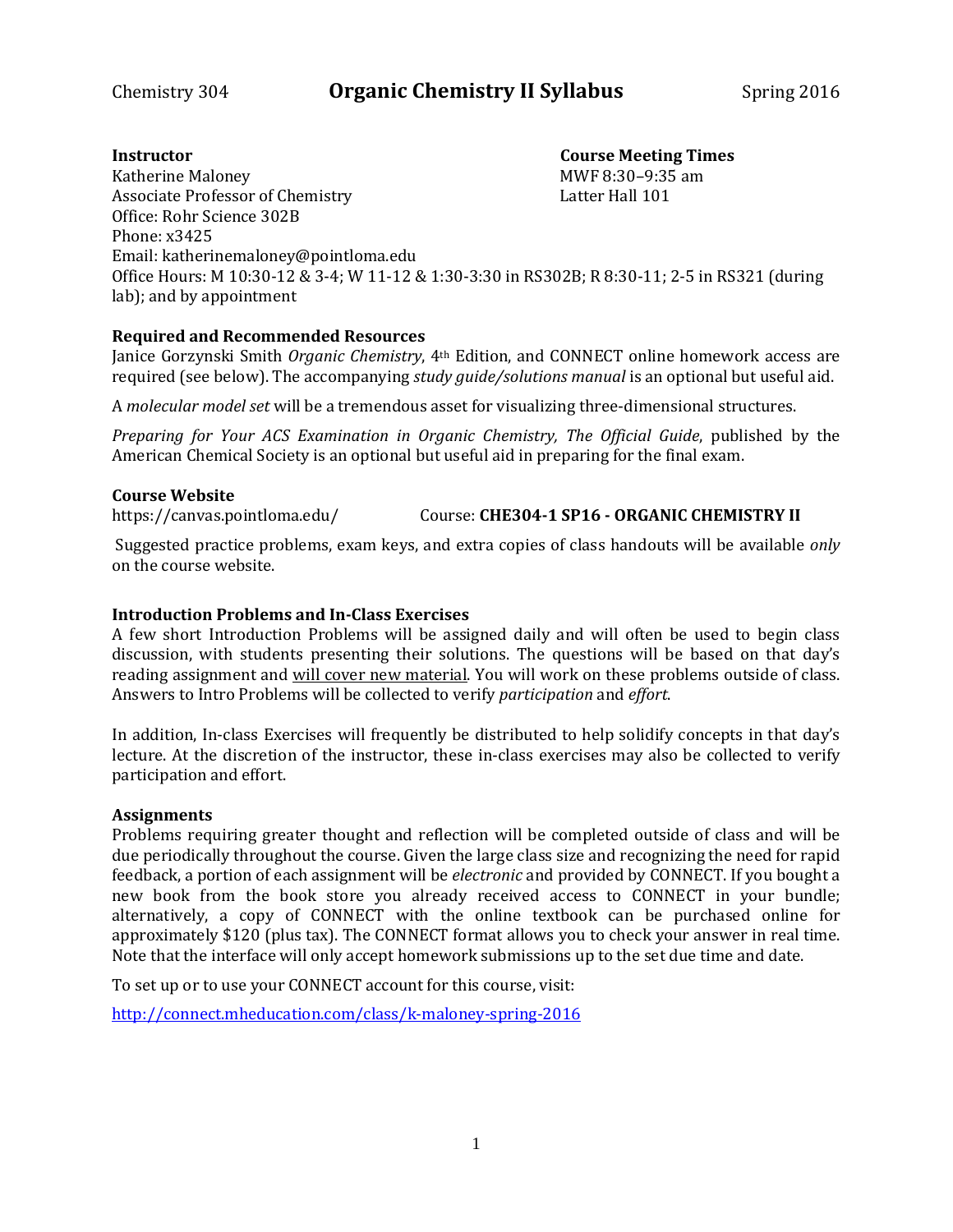#### **Exams**

There will be one quiz (30 minutes, in class), four midterm exams (one hour each, in class) and one final (two hours). Despite focusing on recently-covered material, midterm exams are technically *cumulative* and may assume knowledge from CHE294 or earlier in CHE304.

The final exam is a *comprehensive* standardized multiple choice exam published by the American Chemical Society. You may find the ACS study guide (listed above under *Resources*) helpful as you prepare for the final. See the course schedule for exam dates.

Makeup examinations will be given only for excused absences. In such cases, appropriate documentation must be provided within two working days of the end of the excused absence.

#### **Laboratory**

An exciting set of laboratory exercises have been selected to supplement the lectures in this course. These exercises are a valuable opportunity to apply your learning in a hands-on way! A laboratoryspecific syllabus and schedule will be provided on the first day of lab. At least 60% of the points possible in lab and a passing grade in the lecture are required to pass CHE304.

#### **Attendance**

Regular attendance is absolutely essential to success in CHE304. Students who miss class for any reason are ultimately responsible for anything covered in that class (including announcements). Students who miss 20% of the total class meetings (8 meetings) may be dropped from the course. Se[e Academic Policies](http://catalog.pointloma.edu/content.php?catoid=18&navoid=1278) in the Undergraduate Academic Catalog.

#### **Grades**

Your final grade will be determined as follows:

| <b>Homework Assignments</b>        | 10%         |
|------------------------------------|-------------|
| Laboratory<br>Quiz + Midterm Exams | 25%<br>40%  |
| Final Exam                         | 15%         |
| Total                              | <b>100%</b> |

### **Academic Integrity**

All students enrolled in this course are expected to adhere to the highest standards of academic integrity.

- Collaboration with other students on problem sets is encouraged, but it is in your interest to ensure that you fully understand the underlying material.
- Intro Problems should be completed before class. Taking notes on the Intro Problems during class is encouraged, but you should clearly indicate which parts were added in class, for example, using a different color pen.
- Use of any unauthorized aids on exams is prohibited. Any cases of cheating will be prosecuted to the full extent of university policy.
- Collaboration with other students on the experiment, data collection, and data analysis for laboratory reports is encouraged, but the report should be your own.
- Improper use of sources on lab reports is both illegal and unethical, and is grounds for a failing grade. (Note that it is possible to commit plagiarism even while citing the source. For clarification, see the instructor.)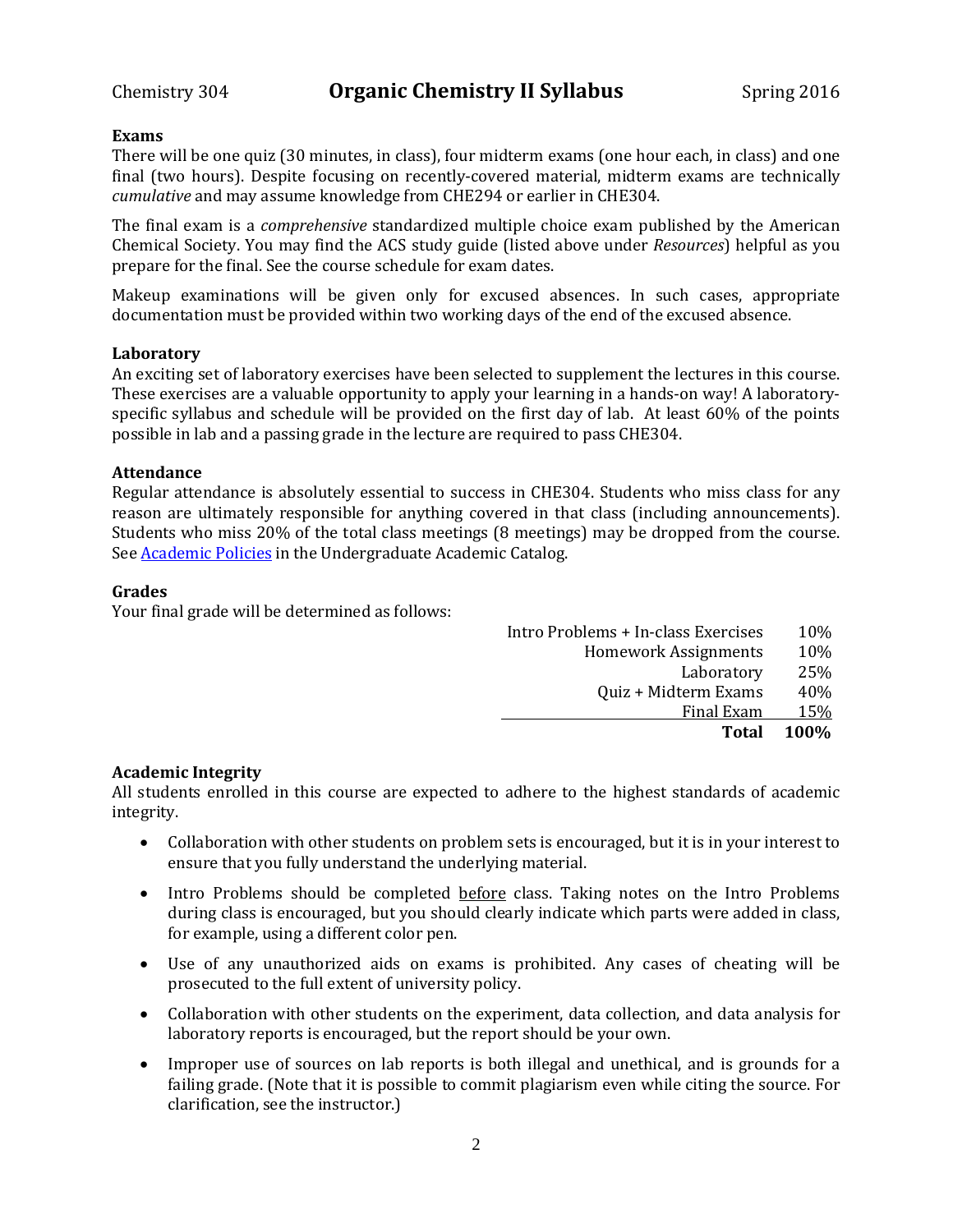## Chemistry 304 **Organic Chemistry II Syllabus** Spring 2016

A faculty member who believes a situation involving academic dishonesty has been detected may assign a failing grade for that assignment or examination, or, depending on the seriousness of the offense, for the course. Faculty should follow and students may appeal using the procedure in the university Catalog. See **Academic Policies** for definitions of kinds of academic dishonesty and for further policy information.

#### **Academic Accommodations**

If you have a diagnosed disability, please contact PLNU's Disability Resource Center (DRC) within the first two weeks of class to demonstrate need and to register for accommodation by phone at 619-849-2486 or by e-mail at [DRC@pointloma.edu.](mailto:DRC@pointloma.edu) See [Disability Resource Center](http://www.pointloma.edu/experience/offices/administrative-offices/academic-advising-office/disability-resource-center) for additional information.

#### *Strategies for success in CHE304*

- 1. Focus on recognizing *patterns* and understanding *general concepts* that are applicable to a variety of situations rather than merely memorizing information.
- 2. Work practice problems (lots of them)! Extra practice problems from Smith will be posted in Connect. And *hide the answer key*. Often the most challenging part of a problem is figuring out what is being asked of you; don't skip practicing this skill!
- 3. Come prepared to class. The time you invest reading the assigned sections and answering intro problems before class will be repaid in full when it comes time to study for the exams!
- 4. Get help if you don't understand something! The instructor is here for you.

#### *Advice from recent CHE304 students:*

- Do the intro problems, they keep you up to date in the material.
- Read the book and make notecards.
- Just go into her office and talk to her, you honestly won't regret it.
- Come prepared to class with the intro problems and the reading completed. It makes class way more fun and it's easier to do the in−class assignments…and any questions you have can be cleared up right then and there.
- After the second test things start picking up so try to set aside time to understand the mechanisms before the week of the test!
- Read and work through the example problems in the chapter, treat the intro problems as a quiz for self-evaluation, and then have questions about the section ready for class.
- Be prepared to work hard but have fun.
- Keep up with the reading and talk to Dr. Maloney about how to study better.
- Be meticulous about lab reports, esp. at first.
- 1) Go to office hours and ask questions when you are lost.(Preferably before the day before an exam). 2) Don't shy away from the tutorial center. It's a resource there to help you. 3) Work with others and help each other learn.
- Try to work through every problem without giving up.
- Don't just memorize reactions; know how and why they work the way they do. Put in the work and you'll benefit.
- Really try on the intro problems don't just look for the solutions when reading. Understand what is truly happening.
- Set aside time each day for organic chemistry
- PRAY ... and have fun. It's a good class.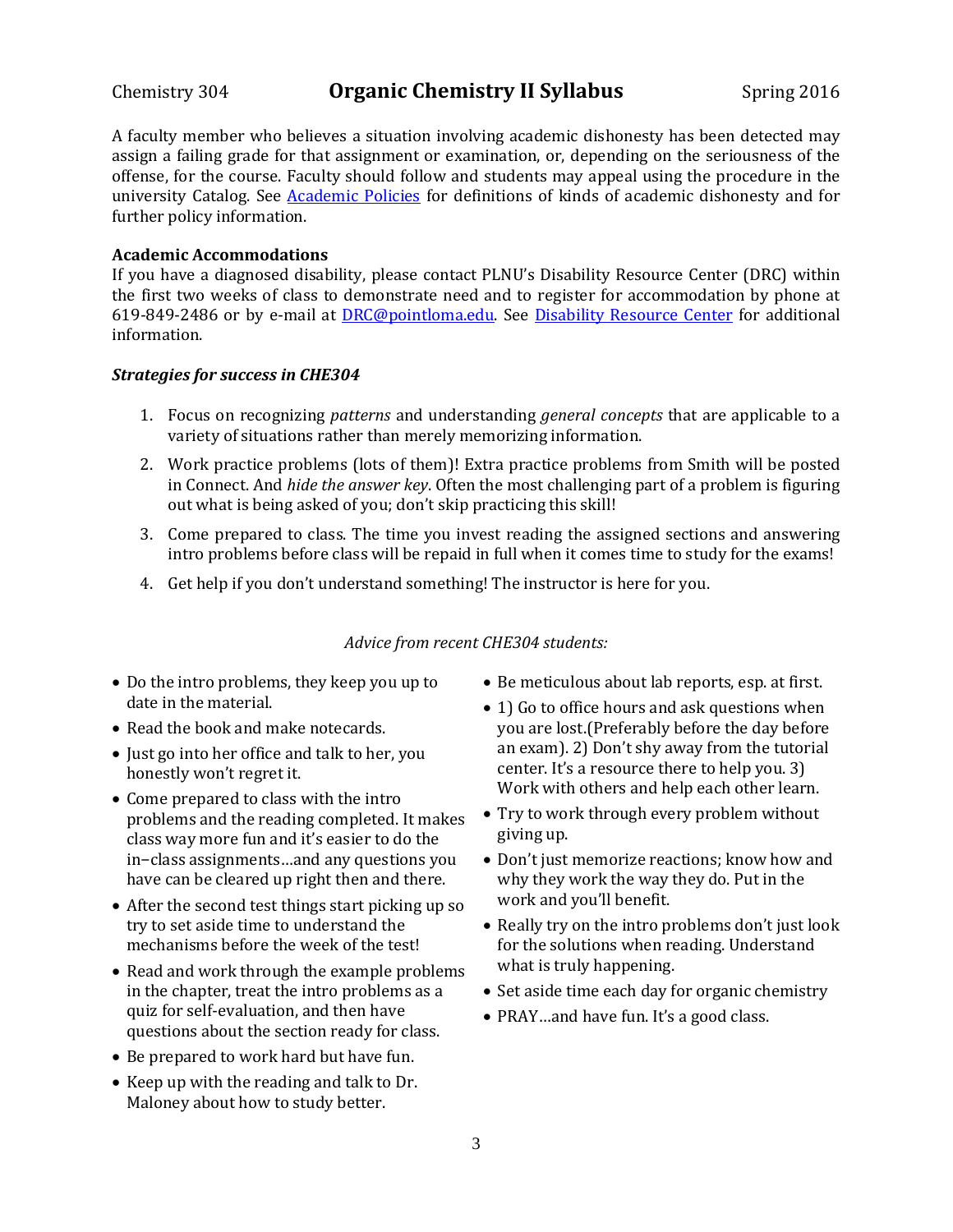| <b>Chemistry 304 Goals</b>                                                                                                         | <b>Chemistry 304 Outcomes</b>                                                                                                                                                                                                                                                                                                                                                                                                                                                                                                                  |
|------------------------------------------------------------------------------------------------------------------------------------|------------------------------------------------------------------------------------------------------------------------------------------------------------------------------------------------------------------------------------------------------------------------------------------------------------------------------------------------------------------------------------------------------------------------------------------------------------------------------------------------------------------------------------------------|
| Students will:                                                                                                                     | Students will be able to:                                                                                                                                                                                                                                                                                                                                                                                                                                                                                                                      |
| 1. learn to speak and think in the<br>language of organic chemistry                                                                | a. translate between the names and formulas of organic<br>compounds, particularly aromatic compounds,<br>carboxylic acids and derivatives, aldehydes, ketones,<br>organometallic reagents, and amines<br>b. identify important named reactions in organic synthesis,<br>including the Diels-Alder reaction, Friedel-Crafts<br>alkylation & acylation, Sharpless epoxidation, Grignard<br>reaction, the aldol, Claisen and Michael reactions, the<br>Robinson annulation, and the Suzuki and Heck reactions                                     |
| 2. recognize the relationship between<br>electronic structure and reaction<br>selectivity                                          | a. provide the starting materials, reagents, or products of<br>common reactions of alkanes, alkenes, alkynes, alcohols,<br>benzene derivatives, organometallic reagents,<br>carboxylic acids and their derivatives, aldehydes,<br>ketones, and amines<br>b. draw curved-arrow mechanisms for a variety of<br>chemical transformations<br>c. explain the regio- and stereo-chemical outcome of a<br>reaction using mechanistic reasoning                                                                                                        |
| 3. use steric and electronic<br>arguments to predict the rate and<br>product distribution of organic<br>reactions                  | a. predict the relative stability of species (including<br>alkenes, radicals, cations and anions) on the basis of<br>arguments such as resonance, inductive effects,<br>conjugation, hyperconjugation, etc.<br>b. draw reaction coordinate diagrams for common organic<br>reactions, labeling the reactant(s), product(s), transition<br>state(s), and any intermediates<br>c. explain reaction rate and product distribution on the<br>basis of relative energy of reactants, intermediates,<br>transition states, and products of a reaction |
| 4. understand strategies for<br>designing efficient syntheses of<br>target molecules                                               | a. propose a reaction or series of reactions that would lead<br>to a given target molecule<br>b. justify the selection of one route over another on the<br>basis of reaction selectivity                                                                                                                                                                                                                                                                                                                                                       |
| 5. use infrared (IR) and nuclear<br>magnetic resonance (NMR)<br>spectroscopy for elucidating the<br>structure of organic molecules | a. use infrared spectral data to infer the functional groups<br>present in an unknown carbon compound<br>b. analyze $1D$ <sup>1</sup> H NMR data - including chemical shift,<br>integration, and splitting information - to infer the<br>electronic environment, equivalence, and proximity of<br>hydrogen atoms in an organic compound                                                                                                                                                                                                        |

**Program Learning Outcomes:** CHEM PLO 2 (GC, IR) and BCHM PLO 3 (GC, IR) will be assessed directly by faculty laboratory instructors' observation of students' use of instruments.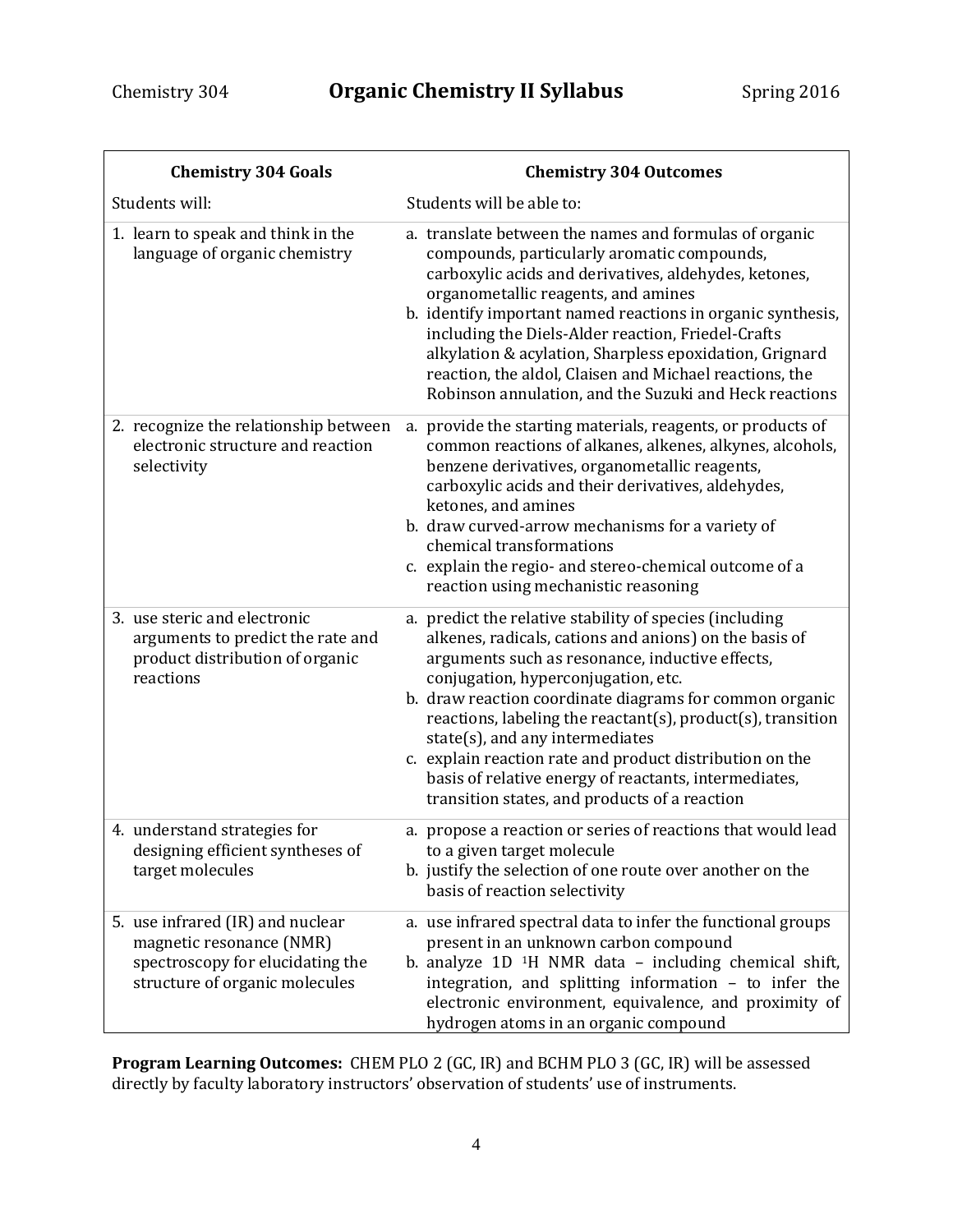# Chemistry 304 **Chemistry II Chemistry II** Spring 2016 *Tentative* **Schedule**

| <b>Class</b>            | <b>Day</b>                | <b>Date</b>       | <b>Topic</b>                                                              | <b>Reading</b>        | <b>Special Events</b>              |
|-------------------------|---------------------------|-------------------|---------------------------------------------------------------------------|-----------------------|------------------------------------|
| 1                       | T                         | $\tan 12$         | Review                                                                    | Review Ch 1-11,13,14  |                                    |
| $\overline{c}$          | W                         | Jan $13$          | Review                                                                    | Review Ch 1-11,13,14  |                                    |
| $\overline{3}$          | ${\bf F}$                 | $\tan 15$         | Reduction of alkenes, alkynes and alkyl halides                           | 12.1-12.3, 12.5, 12.6 |                                    |
|                         | M                         | $\tan 18$         | MLK Day-No class                                                          |                       |                                    |
| $\overline{\mathbf{4}}$ | W                         | Jan $20$          | Oxidation of alkenes, alkynes and alcohols                                | 12.7-12.12, 12.15     |                                    |
| $\overline{5}$          | $\mathbf{F}$              | Jan $22$          | Finish Redox + Quiz: Chapter 12                                           |                       | Assignment 1 Due<br>(CONNECT only) |
| 6                       | M                         | $\tan 25$         | Radical halogenation of alkanes                                           | 15.1-15.8             |                                    |
| 7                       | W                         | <b>Jan 27</b>     | Radical addition & polymerization of alkenes                              | 15.10, 15.13-15.14    |                                    |
| 8                       | $\boldsymbol{\mathrm{F}}$ | Jan 29            | Resonance and allylic carbocations                                        | $16.1 - 16.6$         |                                    |
| 9                       | M                         | Feb <sub>1</sub>  | Conjugated alkenes and ultraviolet light                                  | 16.8-16.11, 16.15     |                                    |
| 10                      | W                         | Feb <sub>3</sub>  | Introduction to the Diels-Alder reaction                                  | 16.12-16.14           |                                    |
| 11                      | ${\bf F}$                 | Feb 5             | Stereochemistry of the Diels-Alder reaction                               | 16.13c-16.13D         | Assignment 2 Due                   |
| 12                      | M                         | Feb 8             | Exam 1: Chapters 12, 15, 16                                               |                       |                                    |
| 13                      | W                         | Feb 10            | Benzene & aromaticity                                                     | 17.1-17.4, 17.6-17.8  |                                    |
| 14                      | ${\bf F}$                 | Feb <sub>12</sub> | Electrophilic aromatic substitution (EArS)                                | 18.1-18.4             |                                    |
| 15                      | M                         | Feb 15            | Friedel-Crafts alkylation and acylation                                   | 18.5                  |                                    |
| 16                      | W                         | Feb 17            | Directing effects in EArS                                                 | 18.6-18.11            | Assignment 3 Due                   |
| 17                      | $\overline{F}$            | Feb 19            | Synthesis of benzene derivatives                                          | 18.12, 18.14-18.16    |                                    |
| 18                      | M                         | Feb 22            | Properties and reactions of carboxylic acids                              | 19.1-19.4, 19.7-19.11 |                                    |
| 19                      | W                         | Feb 24            | Oxidation and reduction of aldehydes & ketones                            | 20.1-20.4, 20.7, 20.8 |                                    |
| 20                      | $\overline{F}$            | Feb 26            | Asymmetric reductions; reduction of esters, amides, and<br>acid chlorides | 20.5-20.7             | Assignment 4 Due                   |
| 21                      | M                         | Feb 29            | Exam 2: Chapters 17-19                                                    |                       |                                    |
| 22                      | W                         | Mar 2             | Organometallica, part I: Organolithium and Grignard<br>reagents           | 20.9-20.11, 20.14     |                                    |
| 23                      | $\boldsymbol{\mathrm{F}}$ | Mar 4             | Organometallica, part II: Organocuprates and synthesis                    | 20.13, 20.15, 20.17   |                                    |
|                         | $M-F$                     | Mar 7-11          | Spring Break-No class                                                     |                       |                                    |
| 24                      | $\mathbf M$               | Mar 14            | Properties and synthesis of aldehydes & ketones                           | 21.1-21.4, 21.6       |                                    |
| 25                      | W                         | Mar 16            | Reactions of aldehydes & ketones (featuring the Wittig<br>reaction)       | 21.7-21.10, 21.13     | Assignment 5 Due                   |
| 26                      | ${\bf F}$                 | Mar 18            | Imines, enamines, and acetals                                             | 21.11-21.15           |                                    |